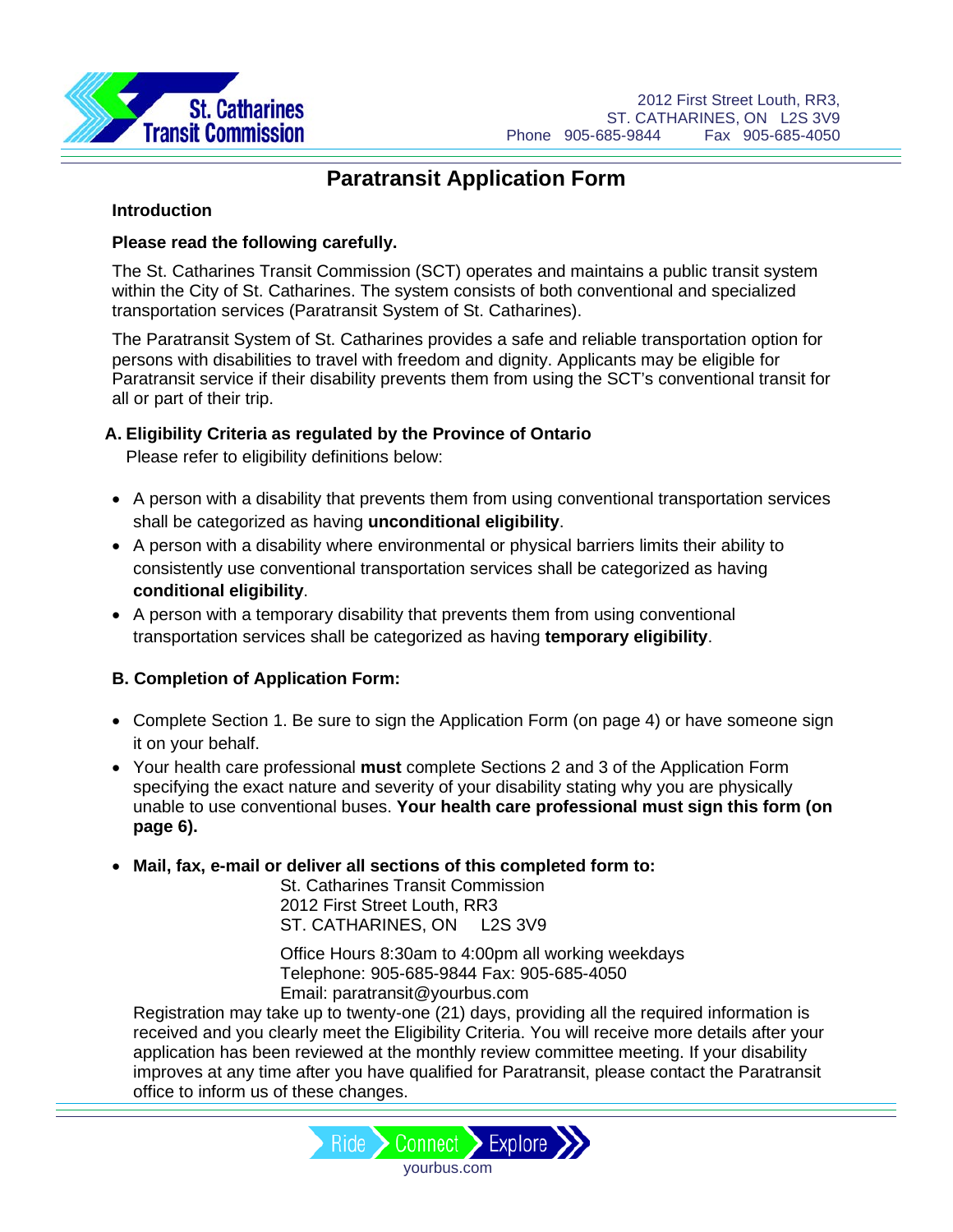| <b>SECTION 1 - Applicant to Complete</b>                                                                                                                               |                               |                |                                |           |
|------------------------------------------------------------------------------------------------------------------------------------------------------------------------|-------------------------------|----------------|--------------------------------|-----------|
| Surname (please print below)                                                                                                                                           |                               |                | First Name & Initial           | Mr/Mrs/Ms |
| Street Number & Name, City, Postal Code (Please Print Below)                                                                                                           |                               |                |                                |           |
|                                                                                                                                                                        |                               |                |                                |           |
|                                                                                                                                                                        |                               |                |                                |           |
| Home Phone ______________________Alternate Phone _________________Ext __________                                                                                       |                               |                |                                |           |
|                                                                                                                                                                        |                               |                |                                |           |
|                                                                                                                                                                        |                               |                |                                |           |
| Refer to Eligibility Criteria, Page 1 Item A. Do you require Paratransit service:                                                                                      |                               |                |                                |           |
| Unconditionally?                                                                                                                                                       |                               | Conditionally? |                                |           |
| Temporarily?                                                                                                                                                           |                               |                | If temporary, how many months? |           |
| Are you currently using the conventional bus service?                                                                                                                  |                               |                | Yes                            | No        |
| If yes, why do you now require Paratransit service? ____________________________<br>Do you currently use any of the following assistive devices? Check all that apply. |                               |                |                                |           |
| No device                                                                                                                                                              | <b>Braces</b>                 |                | Cane(s)                        |           |
| Crutch(es)                                                                                                                                                             | Service animal                |                | Prosthetic(s)                  |           |
| White cane                                                                                                                                                             | Communication<br>devices      |                |                                |           |
| Oxygen tank                                                                                                                                                            | Measurements, if known:       |                |                                |           |
| Walker/Rollator                                                                                                                                                        | Foldable                      |                | Non-Foldable                   |           |
| Scooter                                                                                                                                                                |                               |                |                                |           |
| Combined weight with<br>applicant:                                                                                                                                     | Less than 800 lbs/<br>363 kgs |                | More than 800 lbs/<br>363 kgs  |           |
| Wheelchair                                                                                                                                                             |                               |                |                                |           |
| Powered                                                                                                                                                                | Manual Non-foldable           |                | Manual foldable                |           |
| Combined weight with<br>applicant:                                                                                                                                     | Less than 800 lbs/<br>363 kgs |                | More than 800 lbs/<br>363 kgs  |           |
| Dimensions in inches or centimetres, if known                                                                                                                          | Width                         |                | Length                         |           |
| Other                                                                                                                                                                  |                               |                |                                |           |

Note: Paratransit bus ramps are 32 inches wide. All assistive devices must be kept clean and in good repair as service may not be able to be provided if your assistive device cannot be properly secured.

Ride > Connect > Explore >> yourbus.com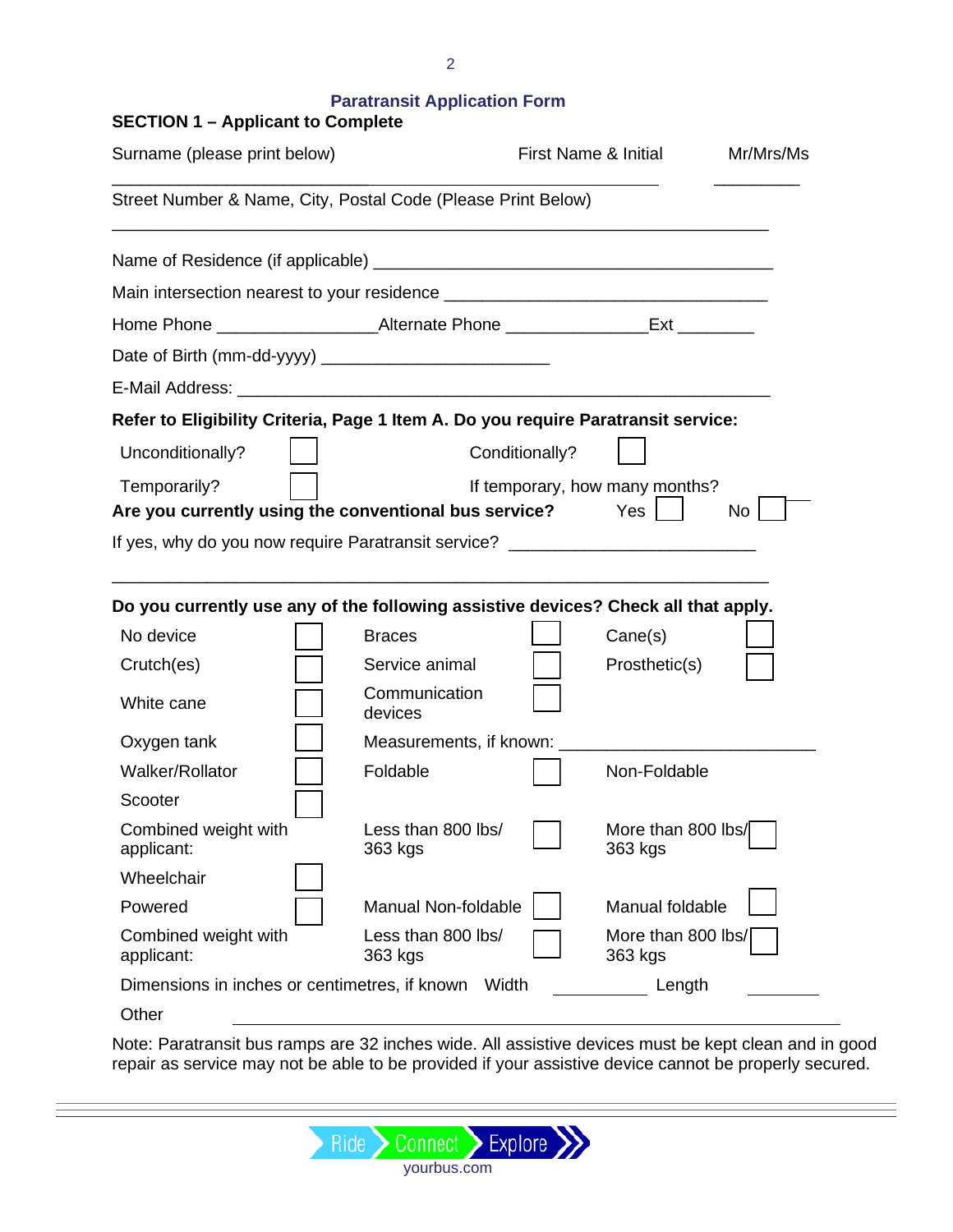## **SECTION 1 (Continued)**

**Please identify any disability conditions that affect your ability to travel on conventional transit.**

| <b>Disability</b><br>Condition(s) | <b>Always</b> | <b>Sometimes</b> | Explain how and why this disability condition<br>affects your ability to travel on conventional transit |
|-----------------------------------|---------------|------------------|---------------------------------------------------------------------------------------------------------|
| Physical                          |               |                  |                                                                                                         |
| Sensory                           |               |                  |                                                                                                         |
| <b>Mental Health</b>              |               |                  |                                                                                                         |
| Cognitive                         |               |                  |                                                                                                         |
| Other                             |               |                  |                                                                                                         |
|                                   |               |                  | le vous objitu to troyol en conventional transit imported by any of the following                       |

Is your ability to travel on conventional transit impacted by any of the following seasonal conditions? Check all that apply.

|                                 | <b>Always</b> | <b>Never</b>                           | Sometimes | If always or sometimes, explain why |
|---------------------------------|---------------|----------------------------------------|-----------|-------------------------------------|
| Extreme cold                    |               | $\mathbf{1}$ $\mathbf{1}$ $\mathbf{1}$ |           |                                     |
| During or after<br>ice and snow |               |                                        |           |                                     |
| <b>Extreme heat</b>             |               |                                        |           |                                     |

**Our employees are only permitted to assist users up or down one vertical step. Are there any steps at the entrance to your:**

| Home           | Yes            | (How Many?)                                                     | No  |           |      |
|----------------|----------------|-----------------------------------------------------------------|-----|-----------|------|
| Workplace      | Yes            | (How Many?)                                                     | No  |           |      |
| <b>Doctors</b> | Yes            | (How Many?) _________                                           | No  |           |      |
| Other          | Please specify |                                                                 |     |           |      |
|                |                | What means of transportation are you using at the present time? |     |           |      |
|                |                | Were you previously registered with Paratransit? Yes            |     | No        | Year |
|                |                | Have you applied for Paratransit in the past?                   | Yes | <b>No</b> | Year |
|                |                |                                                                 |     |           |      |

yourbus.com

Ride > Connect > Explore >>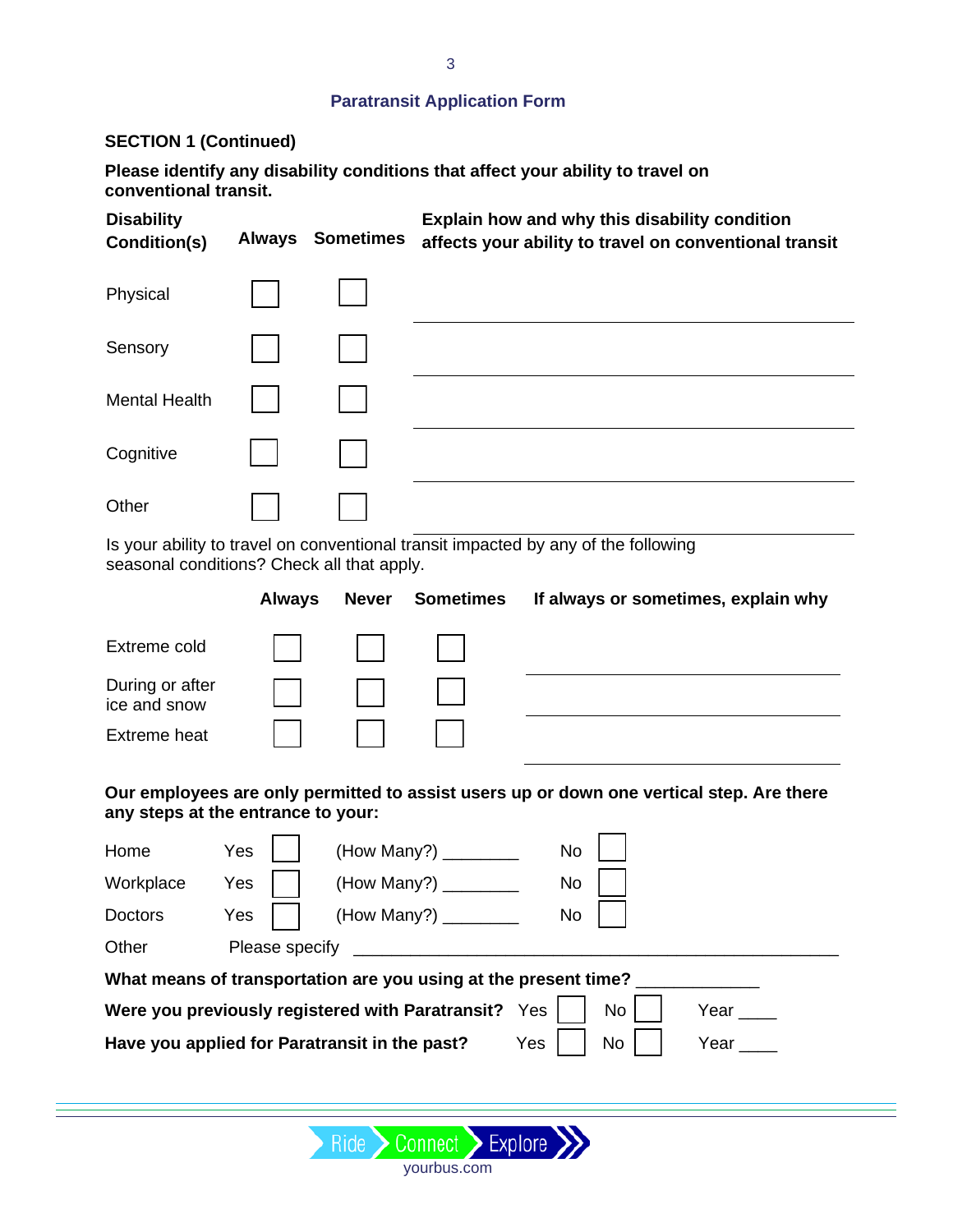By signing below, I hereby authorize The St. Catharines Transit Commission, The Regional Municipality of Niagara and their service providers (collectively: "St. Catharines Transit Commission Representatives") to use the information contained in this application provided by health care practitioners as well as any other information that may come to our attention and is relevant to this application, to determine my eligibility for the services of paratransit. I further authorize the Health Care Professional who signs Section 3 of this application to release information on the applicant to the St. Catharines Transit Commission Representatives for this purpose. By signing below, I am aware that my continued eligibility may be re-assessed from time to time by the St. Catharines Transit Commission Representatives.

**Applicant's Signature** \_\_\_\_\_\_\_\_\_\_\_\_\_\_\_\_\_\_\_\_\_ **Date** \_\_\_\_\_\_\_\_\_\_\_\_\_\_\_\_\_\_\_\_\_

**\* Personal information on this form is collected under the Authority of the Municipal Act, R.S.O., 2001, c.25 as amended and is used solely to determine eligibility for transit services offered by The St. Catharines Transit Commission, the Regional Municipality of Niagara or Freedom of Information Act for Commission**

I certify that the information contained within this application can be shared with other specialized transit service providers upon their request in order to accommodate my trip requests should I travel within their service area.

| <b>Applicant's Signature</b> |  |
|------------------------------|--|
|------------------------------|--|

**This application is subject to review by the Paratransit Application Review Committee at any time.** 

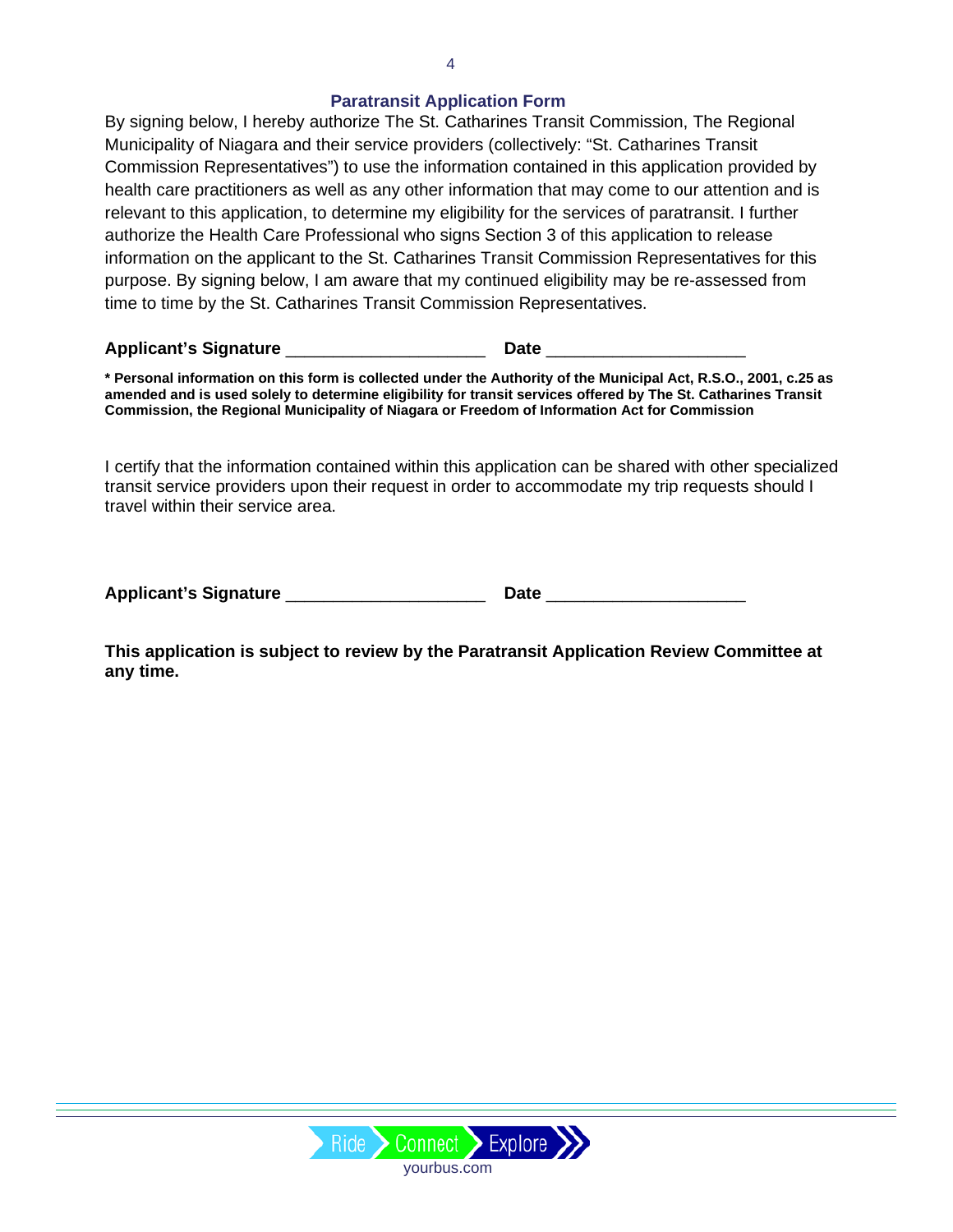#### **Sections 2 and 3 must be completed by your Health Care Professional, such as a Doctor, Registered Nurse, Physiotherapist or Occupational Therapist.**

## **SECTION 2 – (Please Print Clearly)**

Name of Health Care Professional \_\_\_\_\_\_\_\_\_\_\_\_\_\_\_\_\_\_\_\_\_\_\_\_\_\_\_\_\_\_\_\_\_\_\_\_\_\_\_

Address **and a set of the set of the set of the set of the set of the set of the set of the set of the set of the set of the set of the set of the set of the set of the set of the set of the set of the set of the set of th** 

 $\exists$  Telephone  $\Box$ 

The eligibility of an applicant for Paratransit is directly dependent on his/her inability to physically use conventional buses. It does not necessarily depend on other medical problems such as cardiovascular disease, pulmonary disease or old age but, they may be additional factors taken into consideration. **Please refer to the Eligibility Criteria in Section 3 below.**

**Please explain in detail the nature of the disability, when it occurred and prognosis of same** 

**\_\_\_\_\_\_\_\_\_\_\_\_\_\_\_\_\_\_\_\_\_\_\_\_\_\_\_\_\_\_\_\_\_\_\_\_\_\_\_\_\_\_\_\_\_\_\_\_\_\_\_\_\_\_\_\_\_\_\_\_\_\_\_\_\_\_\_\_\_\_ \_\_\_\_\_\_\_\_\_\_\_\_\_\_\_\_\_\_\_\_\_\_\_\_\_\_\_\_\_\_\_\_\_\_\_\_\_\_\_\_\_\_\_\_\_\_\_\_\_\_\_\_\_\_\_\_\_\_\_\_\_\_\_\_\_\_\_\_\_\_ \_\_\_\_\_\_\_\_\_\_\_\_\_\_\_\_\_\_\_\_\_\_\_\_\_\_\_\_\_\_\_\_\_\_\_\_\_\_\_\_\_\_\_\_\_\_\_\_\_\_\_\_\_\_\_\_\_\_\_\_\_\_\_\_\_\_\_\_\_\_ \_\_\_\_\_\_\_\_\_\_\_\_\_\_\_\_\_\_\_\_\_\_\_\_\_\_\_\_\_\_\_\_\_\_\_\_\_\_\_\_\_\_\_\_\_\_\_\_\_\_\_\_\_\_\_\_\_\_\_\_\_\_\_\_\_\_\_\_\_\_ \_\_\_\_\_\_\_\_\_\_\_\_\_\_\_\_\_\_\_\_\_\_\_\_\_\_\_\_\_\_\_\_\_\_\_\_\_\_\_\_\_\_\_\_\_\_\_\_\_\_\_\_\_\_\_\_\_\_\_\_\_\_\_\_\_\_\_\_\_\_ \_\_\_\_\_\_\_\_\_\_\_\_\_\_\_\_\_\_\_\_\_\_\_\_\_\_\_\_\_\_\_\_\_\_\_\_\_\_\_\_\_\_\_\_\_\_\_\_\_\_\_\_\_\_\_\_\_\_\_\_\_\_\_\_\_\_\_\_\_\_ \_\_\_\_\_\_\_\_\_\_\_\_\_\_\_\_\_\_\_\_\_\_\_\_\_\_\_\_\_\_\_\_\_\_\_\_\_\_\_\_\_\_\_\_\_\_\_\_\_\_\_\_\_\_\_\_\_\_\_\_\_\_\_\_\_\_\_\_\_\_**

### **SECTION 3**

**Careful completion of this section will assist us greatly in processing the application.** 

**Please provide us with your comments.**

**Eligibility Criteria as regulated by the Province of Ontario. Please refer to the eligibility definitions below:**

- A person with a disability that prevents them from using conventional transportation services shall be categorized as having **unconditional eligibility**.
- A person with a disability where environmental or physical barriers limits their ability to consistently use conventional transportation services shall be categorized as having **conditional eligibility**.
- A person with a temporary disability that prevents them from using conventional transportation services shall be categorized as having **temporary eligibility**.

(1) **Indicate your patient's eligibility below:** Unconditionally | | | Conditionally Temporarily **If temporary, how many months?**